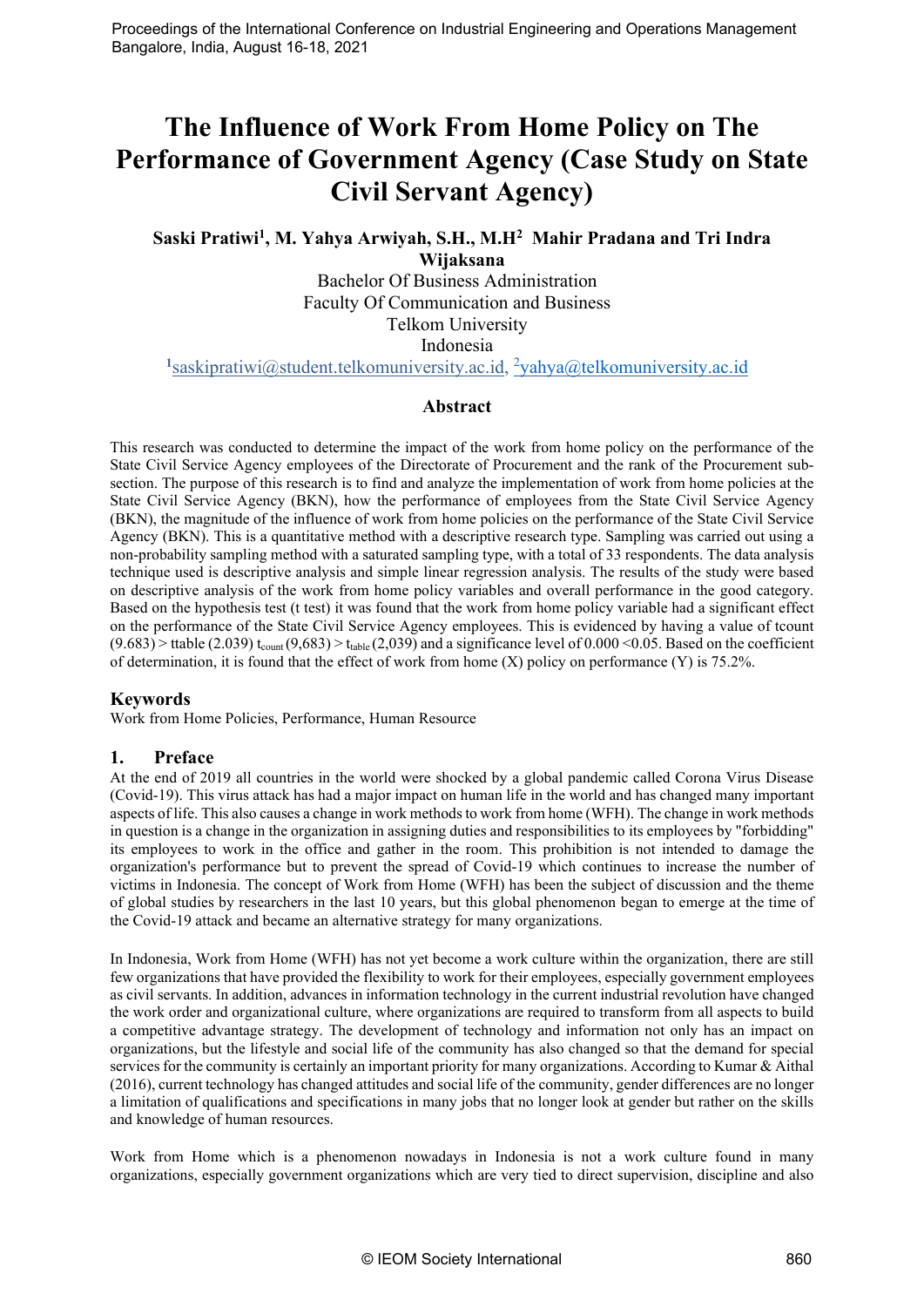public services. However, the Work from Home they did was not because the offices as facilities provided by the employer were inadequate, but rather to prevent the spread of Covid-19, which is currently developing. In fact, Work from Home is not fully understood by employees, they feel many dilemmas such as the mindset that home is their place to rest while work is generally done in the office. According to McCloskey (2018), this dilemma condition sometimes causes conflict in the family even though WFH creates flexibility in time and place. In addition, according to Ellen Ernst Kossek (2015), Work from Home has shortcomings such as poor performance as a team and also a supervisory system that is less than optimal by the manager, but in addition to having shortcomings, the results of the study also show that Work from Home provides flexibility and flexibility for employees to carry out their work, without direct supervision by a supervisor or manager.

On March 21, 2020, the Head of the State Civil Service Agency (BKN) issued Circular Letter Number 3/SE/III/2020 regarding changes to the Circular Letter of the Head of BKN Number 2/SE/III/2020 regarding the prevention of the spread of Covid-19 for employees within the BKN environment who states that employees assigned to the fields of protocol services, health, correspondence, security, technicians, drivers and cleaners and/or as needed continue to work in the office with a composition of employees working in the office of 10% of the total number of employees in the said field. Employees who are not involved in office activities in this field can fully work from home.

Based on the results of interviews that the author conducted with Mrs. Hasmanah as an employee of the Subdirectorate of State Civil Apparatus Procurement regarding the work from home policy mechanism for employees of the Sub-directorate of State Civil Apparatus Procurement, information was obtained that each employee carried out the tasks assigned according to their respective responsibilities. The tasks for the Sub-Directorate of Procurement of State Civil Apparatus based on Article 187 of the Regulation of the State Personnel Agency of the Republic of Indonesia No. 2 of 2020 are to control letters and complete requests for the National Civil Apparatus Employee Identification Number for the appointment of State Civil Apparatus Employees, as well as complete the Employee Card and Wife/Husband Card.

In terms of performance reporting, the State Civil Service Agency has an application called *e-kinerja* to support the implementation of the work from home policy. In the application there are new features, namely the online/offline status check feature for subordinates, and a supporting data upload feature that aims to enable superiors to see whether employees are online/offline, and when was the last time an employee was online/logged in to the application, as well as to see work progress. what their subordinates do every day. Although there is an online/offline status check feature, employees are not required to always be on standby during working hours in the application. In terms of payment of performance allowances, both employees who work at home and in the office are entitled to payment of performance allowances.

On June 5, 2020, Circular Letter Number 15/SE/VI/2020 was issued regarding the Employee Work System in the New Normal order within the BKN (BKN, 2020). In the circular, it is stated that the representation of workers who attend the office is a minimum of 10% and a maximum of 50% of the total number of employees in the work unit and the schedule is made every month and reported to the HR bureau. However, for employees who are working from home, they must be ready at any time to come to the office if needed. Reporting the performance of employees using the *e-kinerja* application. The working hours for employees who work in the office are 5 working hours, while for employees who work from home it is 7.5 hours. This circular was clarified by the issuance of the HR Bureau Office Memo on June 10, 2020 number 339/MD/SDM/VI/2020 which contained technical instructions for implementing employee attendance. In the official memo, a time has been set for the presence of employees who work in the office and at home through the *siPendekar* application.

The WFH policy issued by the government is a challenge for every agency to maintain its performance. Generational differences can be an obstacle to the implementation of WFH, because not all employees understand the implementation of WFH, including employees of the State Civil Service Agency. Thus it is clear that WFH is a strategy for many organizations with all the advantages and disadvantages that must be accepted by both the organization and its employees. According to Krasulja et. Al. (2015), flexibility, trust, balance of life between work, social, and the disadvantages that must be accepted such as lack of trust, additional costs and also multitasking of employees of different genders are certainly interesting phenomena to study so that the development of the WFH concept becomes wider and contributes to improve the performance of human resources in the organization.

The change in the way of working to WFH requires all employees to be able to adapt to these new working conditions. In this study, the authors conducted a questionnaire on the work from home policy and the performance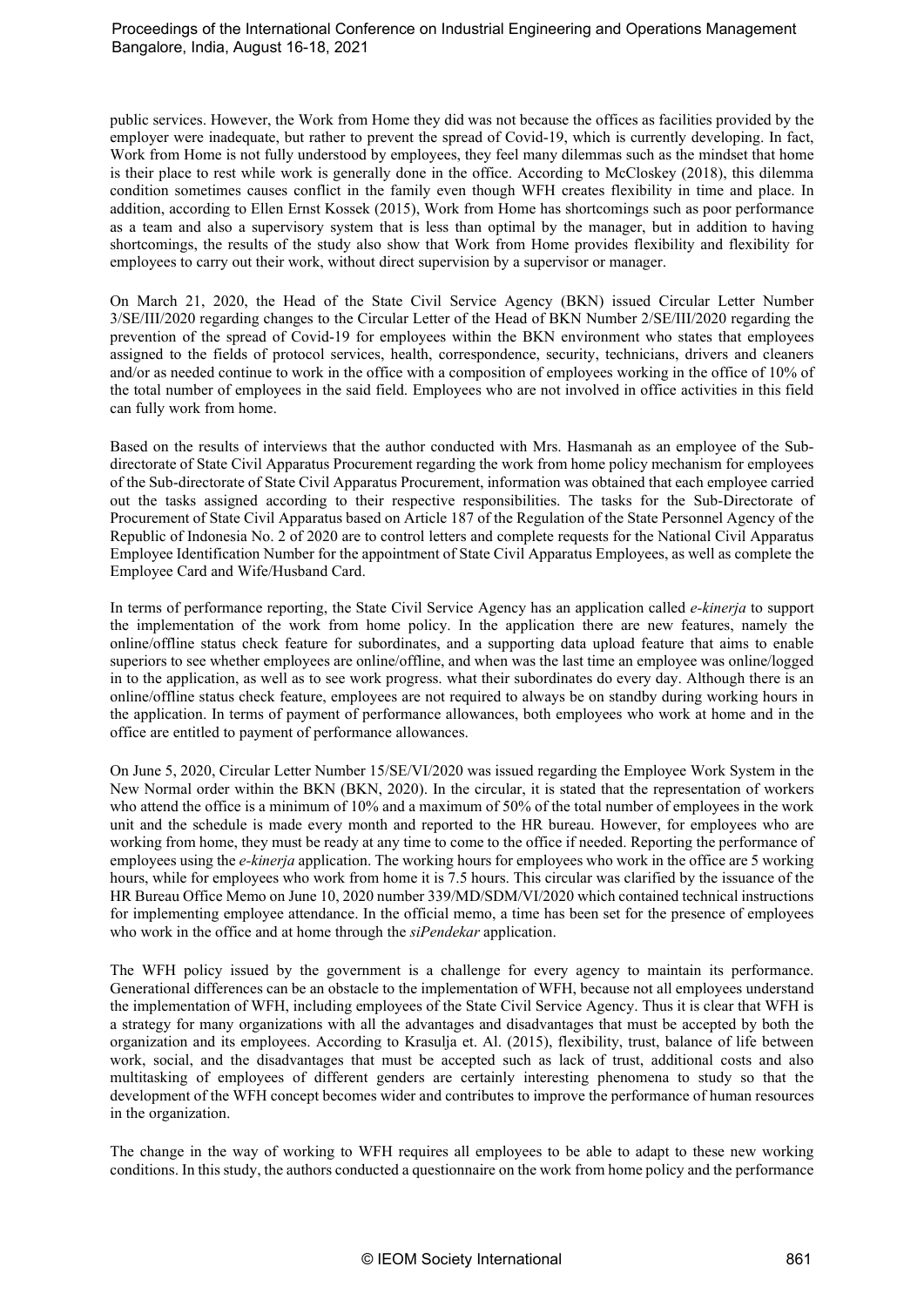of the State Civil Service Agency employees at the Sub-directorate of Procurement of State Civil Apparatus with the following results:

| N <sub>0</sub> |                                                                            |  |                             | <b>Score</b> |    |                | <b>Total</b>       | <b>Total</b> | <b>Explanation</b> |
|----------------|----------------------------------------------------------------------------|--|-----------------------------|--------------|----|----------------|--------------------|--------------|--------------------|
|                | <b>Ouestion</b>                                                            |  | 2                           | 3            | 4  | 5.             | <b>Respondents</b> | <b>Score</b> |                    |
| I.             | I am able to complete the work<br>according to the predetermined<br>target |  |                             | 3            | 11 | 6              | 20                 | 83%          | Good               |
| $\overline{2}$ | I am able to complete work on<br>time                                      |  |                             | 4            | 12 | 3              | 20                 | 77%          | Good               |
| 3              | The quantity of my work is<br>according to my ability                      |  |                             | 4            | 11 | 5              | 20                 | 81%          | Good               |
| $\overline{4}$ | I finish the job well according to<br>the superior's orders                |  |                             | 3            | 13 | $\overline{4}$ | 20                 | 81%          | Good               |
| 5              | I minimize the error rate at work                                          |  | $\mathcal{D}_{\mathcal{L}}$ |              | 8  | 8              | 20                 | 82%          | Good               |
|                | $\alpha$ n $\alpha$ $\beta$<br>1.7.7.7<br>11 <sub>m</sub><br>$\sqrt{ }$    |  |                             |              |    |                |                    |              |                    |

Table 1.1 Performance Pre-Questionnaire Results

Source: Pre-Questionnaire Result Data Processed by Researchers

From the table of pre-survey results above, it can be seen that the measurement results of all statements are in the good category. So from the questionnaire table above, there is an illustration that the performance of the State Civil Service Agency employees at the Sub-Directorate of Procurement of State Civil Apparatus is in a good category but not perfect. This is related to the work from home policy that supports employee performance. The results of the pre-questionnaire showed the following values:

|  |  |  |  | Table 1.2 Results of Work from Home Policy Pre-Questionnaire |  |
|--|--|--|--|--------------------------------------------------------------|--|
|  |  |  |  |                                                              |  |

| No<br><b>Ouestion</b> |                                                                                      | <b>Score</b> |    |             |    |   | <b>Total</b>       | <b>Score</b> | <b>Explanation</b> |
|-----------------------|--------------------------------------------------------------------------------------|--------------|----|-------------|----|---|--------------------|--------------|--------------------|
|                       |                                                                                      |              |    | 3           | 4  | 5 | <b>Respondents</b> |              |                    |
|                       | Work from Home makes me<br>safer to work because it avoids<br>the spread of Covid-19 |              |    |             | 10 | 9 | 20                 | 88%          | Very Good          |
| $\overline{c}$        | Work from Home makes it<br>easier for me to work                                     |              |    | $\mathbf Q$ | 8  | 3 | 20                 | 74%          | Good               |
| 3                     | I prefer Work from Home over<br>working in an office                                 |              | 10 | 4           | 5  | 1 | 20                 | 57%          | Good<br>Enough     |
| 4                     | Work from Home lowers the<br>quality of my work                                      | 4            | 3  |             | 6  |   | 20                 | 55%          | Good<br>Enough     |
| 5                     | Work from Home makes it<br>easier for me to find and get<br>data                     |              | 10 |             | 3  |   | 20                 | 55%          | Good<br>Enough     |

Source: Pre-Questionnaire Result Data Processed by Researchers

From the pre-questionnaire table, it can be seen that of the 20 respondents, most of the employees agree with the work from home policy because it makes them feel safer because they avoid the spread of Covid-19. However, employees also feel they don't like the work from home method and prefer to work from the office because of the ease of coordination.

The State Civil Service Agency (BKN) must of course be able to maintain its performance even with the implementation of the Work from Home policy, with various advantages and disadvantages of implementing the new work system. Based on the description above, the authors are interested in conducting research with the title **"Influence of work from home policy on the performance of government agents (case study on the state service agency)".**

# **2. Literature Review**

# **2.2 Work From Home Policy**

Many experts and academics have various opinions on policy. According to Koontz and Donnel in Arwildayanto et al. (2018:3), policy (policy) is a statement or general understanding that guides thinking in making decisions that have the essence of certain limits in decision making. The Covid-19 pandemic has forced all organizations to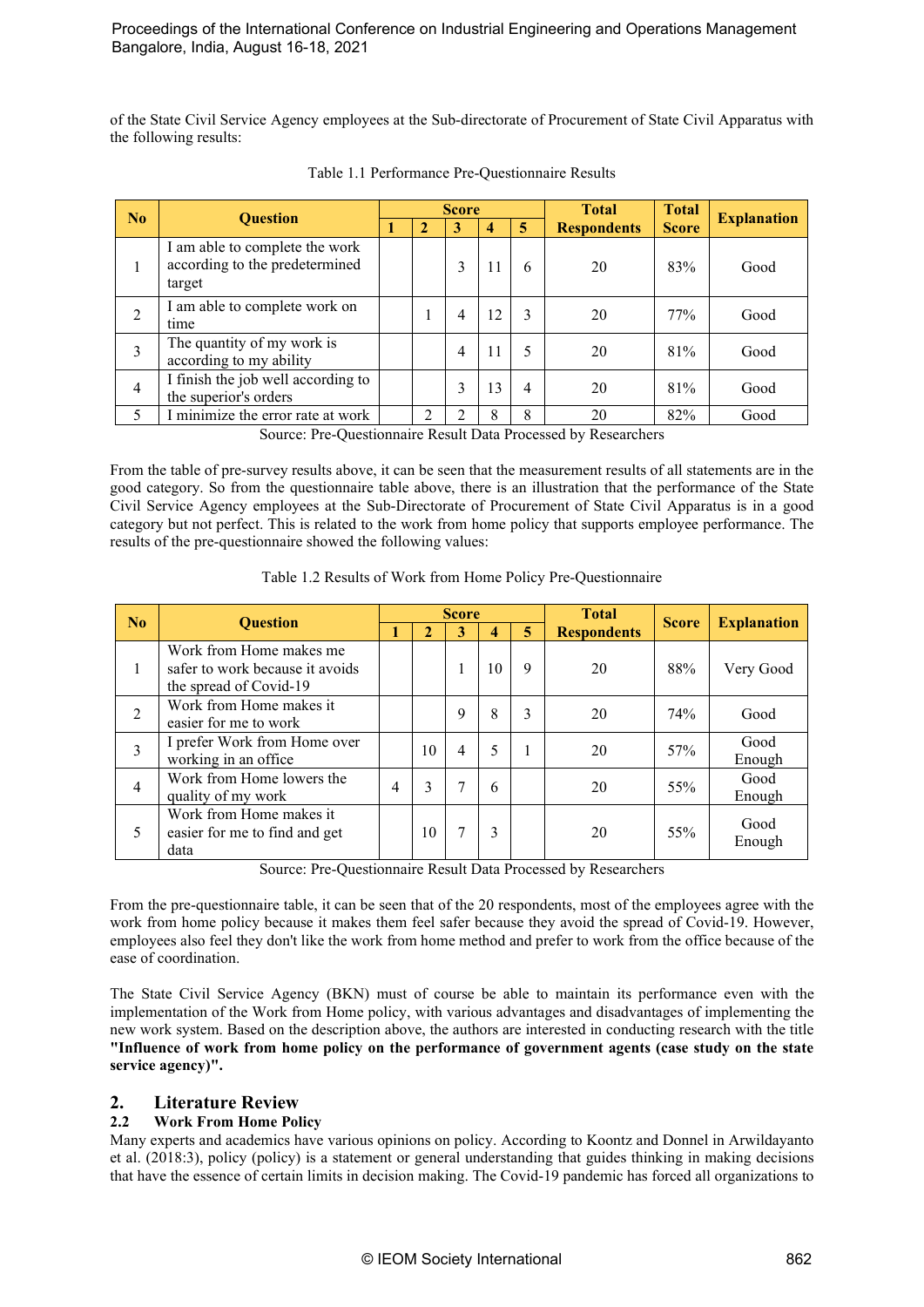implement a new policy, namely the Work from Home Policy. This policy is contained in the Circular Letter of the Minister of PAN-RB No. 19 of 2020 concerning Adjustment of the Work System of State Civil Apparatus (ASN) in Efforts to Prevent Covid-19 in Government Agencies, which is intended as a guideline for Government Agencies in carrying out official duties by working in home/place of residence (Work from Home) for State Civil Apparatus as an effort to prevent and minimize the spread of Covid-19.

According to Mungkasa (2020:127), the WFH scheme is part of the concept of telecommuting (working remotely), which is actually not new in the world of work and urban planning, and has even been known since the 1970s as an effort to overcome traffic congestion from traveling. home-office commute every day. According to Teo et al. in Mungkasa (2020:130) describes remote work as completing tasks away from a regular office location at least one to two days per week. It should also be remembered that working remotely does not necessarily involve working from home, but can also include utilizing telework centers, located outside the home and regular offices. According to Crosbie and Moore in Tuti (2020:74-75), working from home means paid work that is carried out mainly from home (at least 20 hours per week).

The concept of Work from Home (working from home) is also called Telecommuting Work or telework. Telework means the constant work of establishing and negotiating boundaries between the outside world and the home world. According to Kurland and Bailey in Rony (2020: 6), telework is broadly defined as working from anywhere and anytime.

From some of the definitions above, it can be concluded that the Work from Home Policy is a policy that regulates flexible work alternatives, where employees or employees perform and complete their work and carry out their duties and responsibilities, mostly from outside the office building or at home using technology media. information to complete work and interact with superiors and colleagues in an effort to prevent the spread of the Covid-19 pandemic. According to George Edwad III (1980) in Tuti (2020:75), there are four factors that influence the success or failure of policy implementation. The four variables are communication, resources, disposition, and bureaucratic structure.

## **2.2 Performance**

According to Edison et al. (2018:26) states that performance is the result of a process that refers and is measured over a certain period of time based on pre-determined provisions, standards or agreements. Another opinion about performance put forward by Robbins and Judge (2017: 614), performance is a description of how well employees do the work assigned by the company responsibly and contribute to the environment. According to Edison et al. (2018: 193) it is stated that there are four basic criteria or dimensions to measure performance, namely targets, quality, time, and adherence to principles.



*Work from Home Policy* Source: Researcher Processed Data, 2020

#### **2.3 Framework**

Based on the research framework above, the researcher raised the hypothesis in the study, namely **"Work from Home Policy Affects the Performance of State Civil Service Employees".**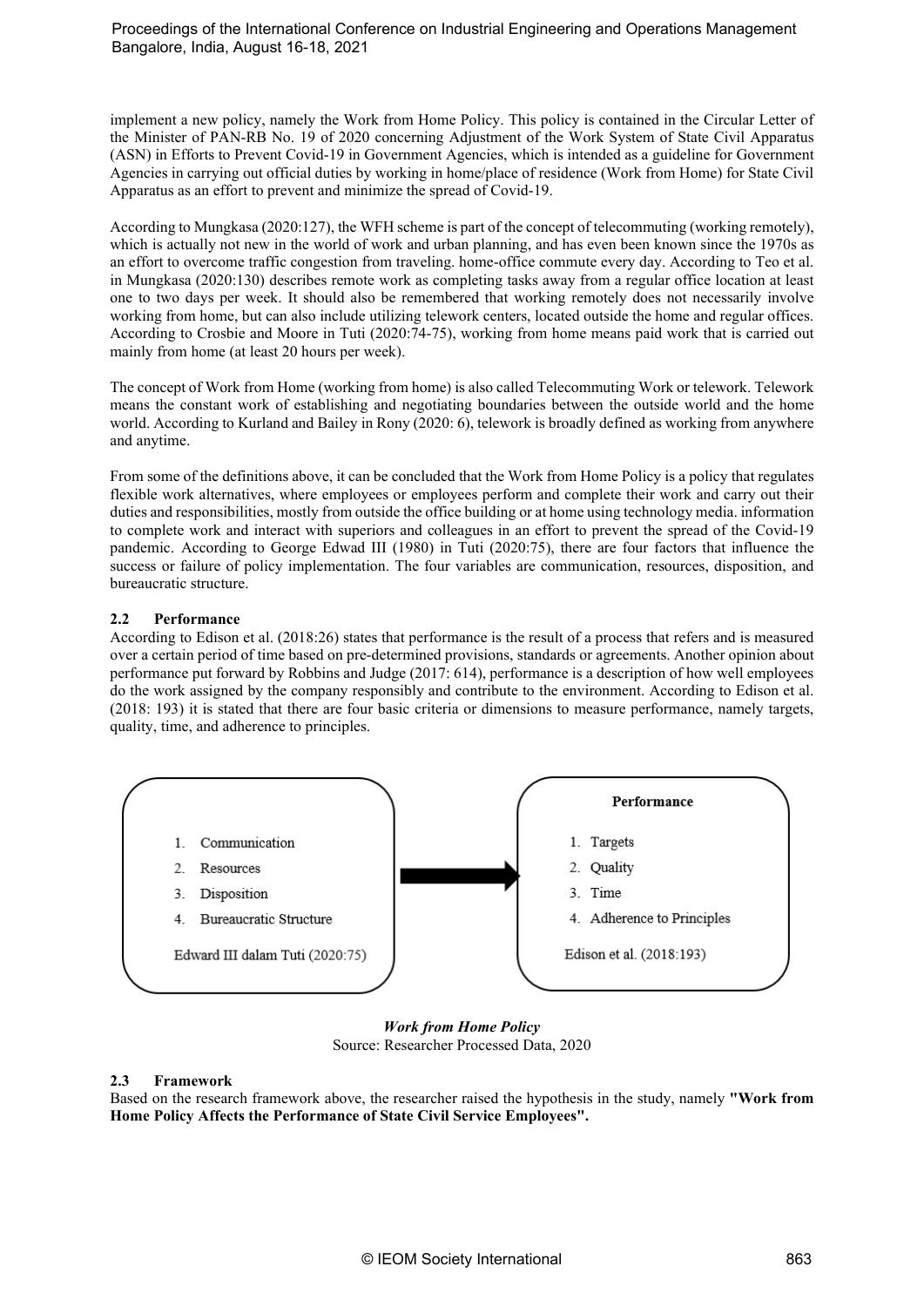# **3. Research Methods**

This study uses a descriptive type of research with a quantitative approach. According to Sugiyono (2019: 68), descriptive research is a problem formulation related to the question of the value of independent variables, either only on one or more variables (stand-alone variables). This study uses quantitative methods. Quantitative research methods according to Sugiyono (2019:16) can be interpreted as research methods based on the philosophy of positivism, used to examine certain populations or samples of data collection using research instruments, data analysis is quantitative or statistical, with the aim of testing predetermined hypotheses.

The population in this study were the employees of the State Civil Service Agency, the Sub-Directorate of the Procurement of State Civil Apparatus, of which there were 33 people. This study uses a non-probability sampling technique, namely saturated sampling. Non-probability sampling is a sampling technique that does not provide opportunities or opportunities for each element or member of the population to be selected as a sample (Sugiyono, 2018: 84). According to Sugiyono (2018: 85) Saturated sampling is a sampling technique when all members of the population are sampled. This is done when the population is relatively small or the study wants to make generalizations with very small errors. Another term for saturated sample is census, where all the population is sampled.

# **4. Research Results and Discussion**

## **4.1 Descriptive Analysis**

Of the 33 respondents in this study, 57.6% or 19 respondents were male and 42.4% or 14 female respondents. Based on the age of the respondents, the majority of respondents aged between 31-40 years amounted to 39.4% or 13 people. And based on years of service, it is dominated by employees with more than five years of service as many as 54.5% or 18 respondents.

Based on the results of the descriptive analysis technique, the overall Work from Home (X) policy variable is included in the Good category with a percentage value of 75.4%. While the overall performance variable (Y) is included in the Good category with a percentage value of 82%. Thus the State Civil Service Agency has been good in implementing the Work From Home Policy to improve employee performance.

## **4.2 Classic Assumption Test**

#### **a. Normality Test**

The normality test was conducted to determine whether the data obtained from the observations were normally distributed or not, so that the data could be used or not in the regression model. The results of the normality test using a histogram can be seen in the following figure:



Source: SPSS Processing Results, 2021

Based on the image above, it provides an interpretation that the histogram graph has a normal distribution, it can be seen from the graph that forms a bell pattern or does not tilt to the right or left. The results of the normality test using the Normal Probability Plot can be seen in the following figure: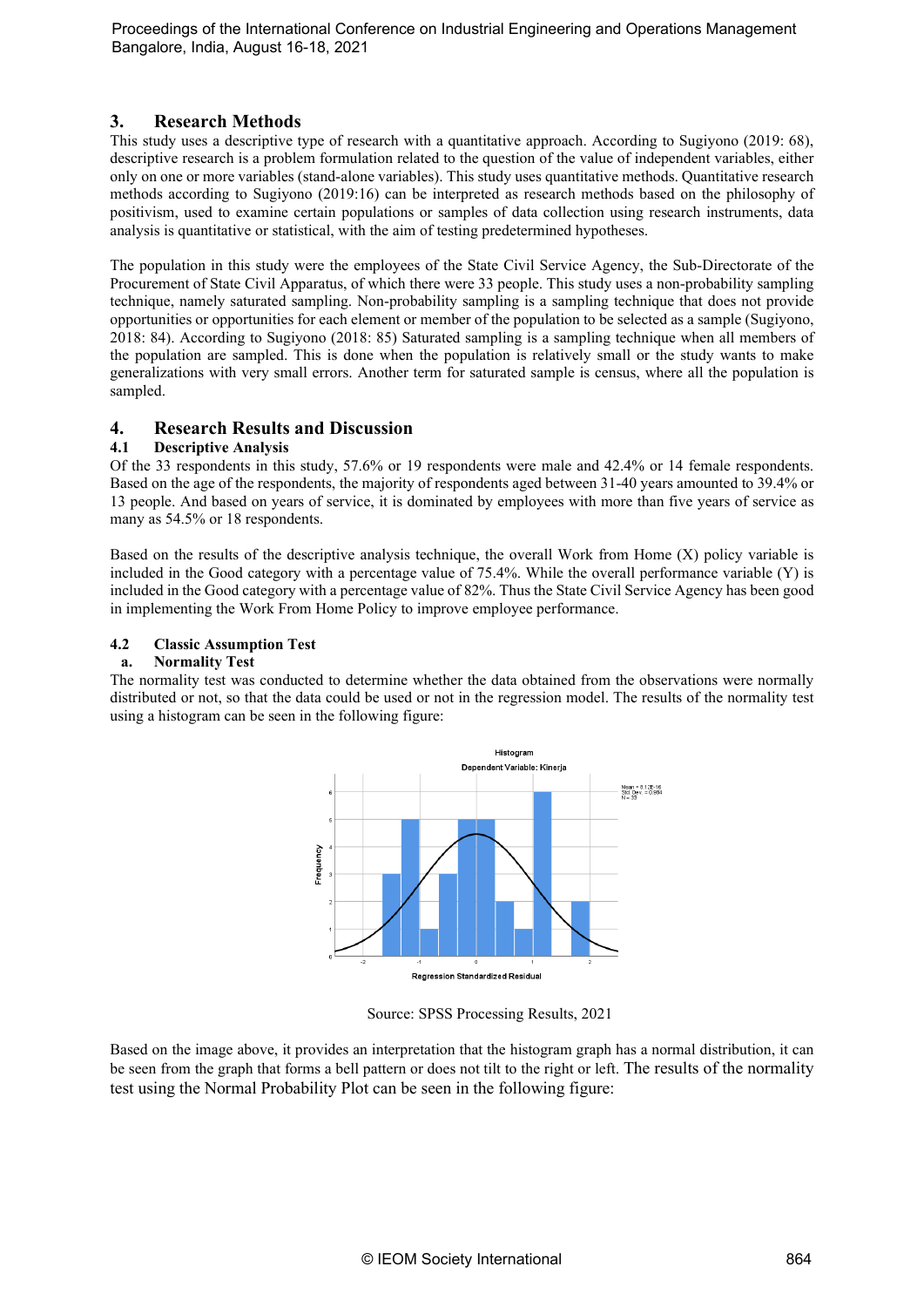

Source: SPSS Processing Results, 2021

Based on the figure above, it shows that the data spreads around the diagonal line and follows the direction of the diagonal line. This means that the data is normally distributed. The results of the normality test using the Kolmogorov-Smirnov (K-S) can be seen in the following table:

| One-Sample Konnogorov-Siminov Test       |          |                         |  |  |  |  |  |
|------------------------------------------|----------|-------------------------|--|--|--|--|--|
|                                          |          | Unstandardized Residual |  |  |  |  |  |
| N                                        |          | 33                      |  |  |  |  |  |
| Normal Parameters <sup>a,b</sup><br>Mean |          | .0000000                |  |  |  |  |  |
| Std. Deviation                           |          | 2.62565923              |  |  |  |  |  |
| Absolute<br>Most Extreme Differences     |          | .101                    |  |  |  |  |  |
|                                          | Positive | .101                    |  |  |  |  |  |
|                                          | Negative | $-.093$                 |  |  |  |  |  |
| <b>Test Statistic</b>                    |          | .101                    |  |  |  |  |  |
| Asymp. Sig. (2-tailed)                   |          | $.200^{c,d}$            |  |  |  |  |  |
|                                          |          |                         |  |  |  |  |  |

**One-Sample Kolmogorov-Smirnov Test**

In the table above, it can be seen that the value of Asymp.Sig. (2 tailed) is 0.200 and above the significant value (0.05), in other words the residual variable is normally distributed.

#### **b. Heteroscedasticity Test**

Heteroscedasticity occurs due to changes in the situation that are not described by the regression model specifications. Heteroscedasticity test can be done by using a scatterplot graph as follows:



Source: SPSS Processing Results, 2021

In the picture above, it can be seen that the scatterplot diagram does not form a certain pattern, so the regression does not experience heteroscedasticity disorders.

Source: SPSS Processing Results, 2021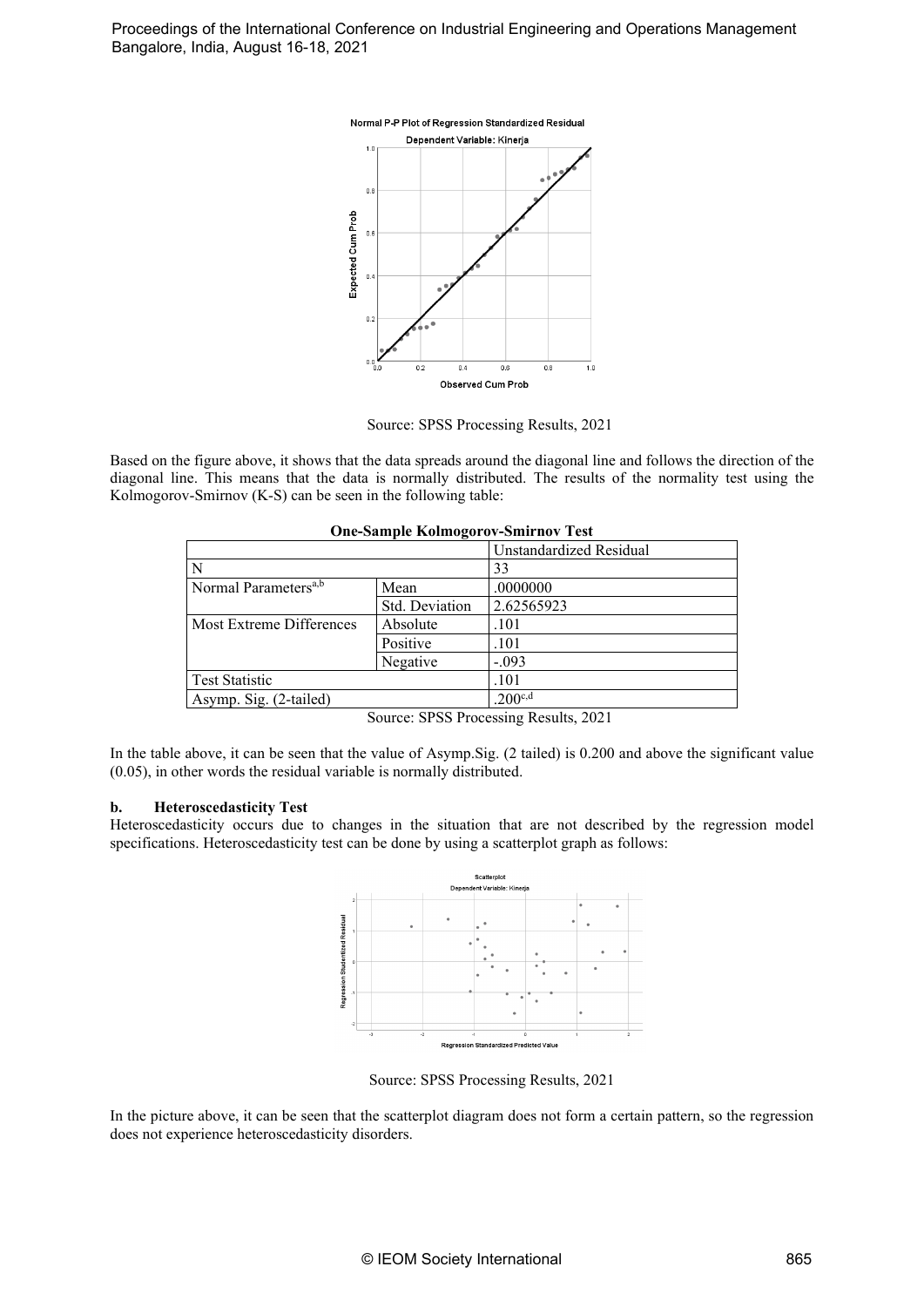#### **4.3 Simple Regression Linear Analysis**

To be able to find out the relationship between the two variables in this study, the SPSS 25 calculation is used as follows:

| Coefficients <sup>a</sup> |              |        |                             |              |        |      |  |  |  |
|---------------------------|--------------|--------|-----------------------------|--------------|--------|------|--|--|--|
|                           |              |        |                             | Standardized |        |      |  |  |  |
|                           |              |        | Unstandardized Coefficients | Coefficients |        |      |  |  |  |
| Model                     |              |        | Std. Error                  | Beta         |        | Sig. |  |  |  |
|                           | (Constant)   | 46.632 | 4.441                       |              | 10.501 | .000 |  |  |  |
|                           | Kebijakan    | .653   | .067                        | .867         | 9.683  | .000 |  |  |  |
|                           | Work<br>from |        |                             |              |        |      |  |  |  |
|                           | Home         |        |                             |              |        |      |  |  |  |

a. Dependent Variable: Kinerja

Source: SPSS Processing Results, 2021

Based on the results of data processing in the table above, the multiple regression equation model can be formulated as follows:

$$
Y = a + bX + e
$$
  
Y = 2,119 + 0,653 X + e

Based on these equations can be described as follows:

- a. Constant (a) = 2.119. That is, if the Work from Home Policy value is 0, then the Performance value is 2,119.
- b. The regression coefficient value of the Work from Home Policy variable (b) is positive, which is 0.653. This means that for every increase in the Work from Home Policy by one unit, the Performance will increase by 0.653. Therefore, if the agency wants to achieve good performance, the work from home policy variable must be increased.

Based on these equations, it can be concluded that there is a positive influence between the Work from Home Policy variable and the Performance variable. This means that if the Work from Home Policy variable is increased, the Performance variable will increase.

#### **4.4 Hypothesis Test (t Test)**

The results of the t test using SPSS 25 can be seen in the following table:

|       |                | Unstandardized<br>Coefficients |       | Standardized<br>Coefficients |        |      |
|-------|----------------|--------------------------------|-------|------------------------------|--------|------|
|       |                |                                | Std.  |                              |        |      |
| Model |                | в                              | Error | Beta                         |        | Sig. |
|       | (Constant)     | 46.632                         | 4.441 |                              | 10.501 | .000 |
|       | Kebijakan Work | .653                           | .067  | .867                         | 9.683  | .000 |
|       | from Home      |                                |       |                              |        |      |

| Source: SPSS Processing Results, 2021 |  |  |  |
|---------------------------------------|--|--|--|
|---------------------------------------|--|--|--|

Based on the table above, it can be seen that the work from home policy variable (X) has a value of  $t_{\text{count}}(9,683)$  > t<sub>table</sub> (2,039) and a significance level of 0,000 < 0,05, so H<sub>0</sub> is rejected and H<sub>a</sub> is accepted. So it can be concluded that there is a significant effect of the work from home policy  $(X)$  on performance  $(Y)$ .

#### **4.5 Coefficient of Determination Test Result (R2 )**

The table above shows that the R value is 0.891 and R square  $(R^2)$  is 0.793. This figure is used to see the magnitude of the effect of the work from home policy on performance. The way to calculate R square is using the coefficient of determination (KD) using the following formula:

$$
KD = r2x 100%
$$
  
= (0,867)<sup>2</sup> x 100% = 75,2%

This figure shows the coefficient of determination (KD) of 75.2%. This shows that the influence of the independent variable, namely the Work from Home Policy on the dependent variable, namely Performance, is 75.2%, while the remaining 24.8% is influenced by other factors not examined in this study, such as leadership style, organizational culture, or motivation.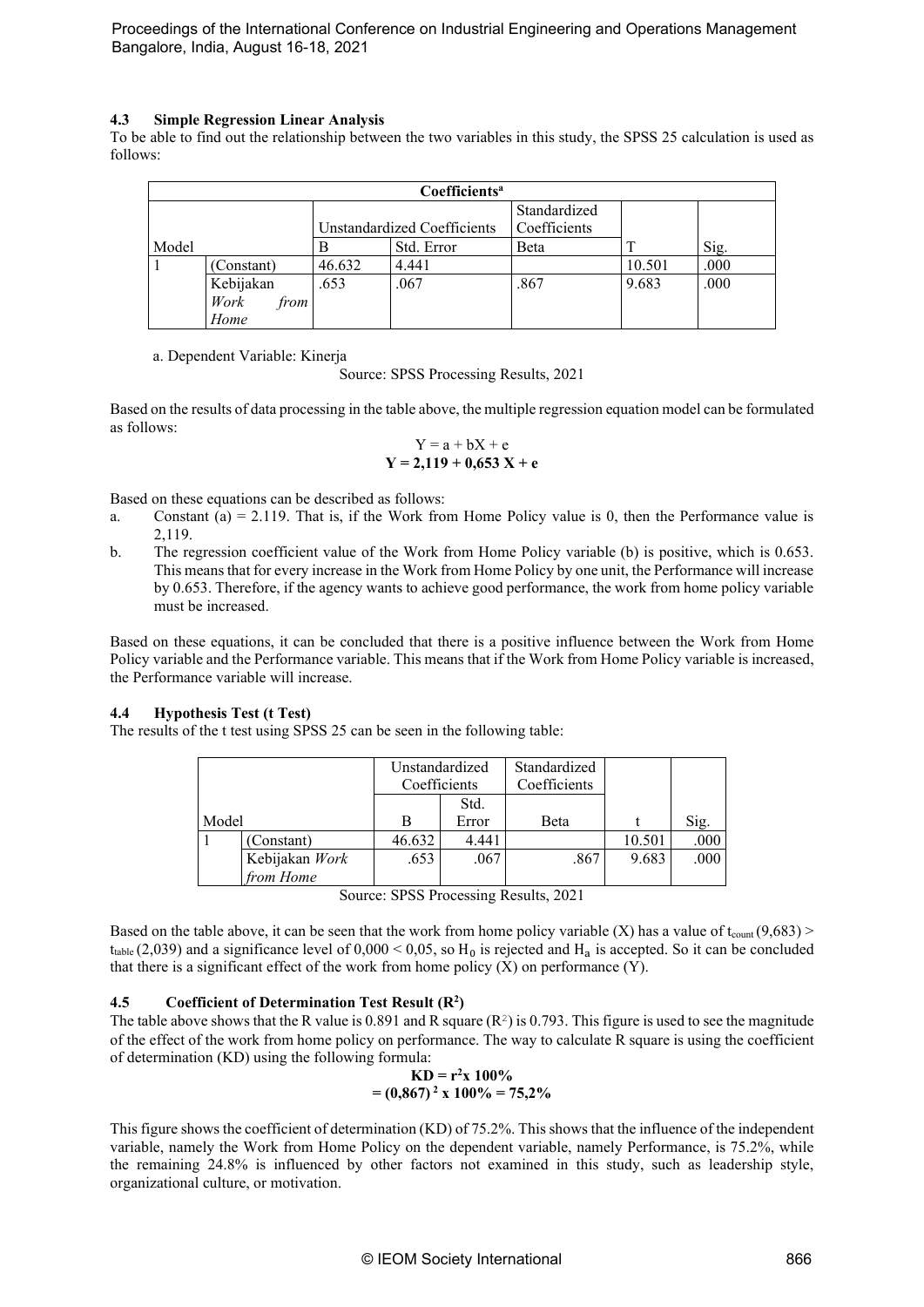| Model Summary <sup>b</sup>      |                     |          |        |          |  |  |  |  |
|---------------------------------|---------------------|----------|--------|----------|--|--|--|--|
| Adjusted R<br>Std. Error of the |                     |          |        |          |  |  |  |  |
| Model                           |                     | R Square | Square | Estimate |  |  |  |  |
|                                 | $.867$ <sup>a</sup> | ワぐつ      | 744    |          |  |  |  |  |

a. Predictors: (Constant), Kebijakan Work from Home

b. Dependent Variable: Kinerja

Source: SPSS Processing Results, 2021

# **5. Conclusion**

Based on the results of research and discussion that have been stated previously regarding the influence of the Work from Home Policy in influencing the performance of the State Civil Service Agency employees. Some conclusions can be drawn which are expected to provide answers to the problems formulated in this study are as follows:

#### **Work from Home Policy of the State Civil Service Agency.**

Based on the results of the descriptive analysis, the work from home policy in the eyes of the respondents as a whole is in the good category. Of all the work from home policy statement items, there are statements that get the highest response from respondents and fall into the very good category, namely the WFH Policy statement based on the SE Minister of PANRB No 19 of 2020 and my statement that I am committed to completing work both WFO and WFH. This means that the implementation of the work from home policy at the State Civil Service Agency is in accordance with the SE Minister of PANRB No. 19 of 2020 and the employees of the State Civil Service Agency have a high commitment to completing their work, whether work is done by WFO or WFH.

#### **Performance of the State Civil Service Agency.**

Based on the results of descriptive analysis, employee performance in the eyes of the respondents as a whole is in a good category, of the overall performance statement items that get the highest responses and fall into the very good category, namely my statement that I complete the task according to the target that has been set, I am thorough in completing the work. , I am committed to maintaining the quality of work, I improve the quality of work according to established procedures, I can complete work on time, and I work properly and responsibly. This means that employees of the State Civil Service Agency can complete tasks according to predetermined targets, are thorough in completing their work, have a commitment to maintain the quality of work, improve quality in accordance with established procedures, can complete work on time, and also carry out work correctly, and be responsible.

#### **The Influence of Work from Home Policy on the Performance of State Civil Service Employees.**

Based on the results of the hypothesis test (t test), the work from home policy variable has an effect on the performance of the State Civil Service Agency employees. This can be seen from the results of of t<sub>count</sub>  $(9,683)$  > t<sub>table</sub> (2,039) and a significance level of  $0,000 < 0,05$ , so H<sub>0</sub> is rejected and H<sub>a</sub> is accepted. So it can be concluded that there is an effect of the work from home policy (X) on performance (Y). The magnitude of the influence of the work from home policy variable (X) on performance can be seen from the calculation of the coefficient of determination (R2), which is 0.752 or 75.2%. While the remaining 24.8% is influenced by other factors not examined in this study, such as leadership style, organizational culture, or motivation.

# **Bibliography**

- Kumar, P. M. S., & Aithal, P. S. (2016). *Working From Home -a Transition in the Concept of Workplace,* I(I), 244–249. International Journal of Current Research and Modern Education (IJCRME).
- McCloskey, D. W. (2018). An examination of the boundary between work and home for knowledge workers. International Journal of Human Capital and Information Technology Professionals, 9(3), 25–41.
- Ellen Ernst Kossek, R. J. T. (2015). *Workplace Flexibility: Integrating Employer and Employee Perspectives to Close the Research-Practice Implementation Gap.* In Oxford Handbooks Online.

Krasulja, N., Zubovic, J., dan Radovejic, I. (2014). *Work From Home Impact on Income Satisfication.* Industrija.

- Arwildayanto., Suking, Arifin., dan Sumar, Warni Tune. (2018). *Analisis Kebijakan Pendidikan.* Bandung: CV Cendikia Press.
- Mungkasa, O. (2020). *Bekerja dari Rumah (Working from Home/WFH): Menuju Tatanan Baru Era Pandemi Covid-19.* The Indonesian Journal of Development Planning.
- Tuti, Retnowati WD. (2020). *Analisis Implementasi Kebijakan Work From Home Pada Kesejahteraan Driver Transportasi Online di Indonesia.* Transparansi Jurnal Ilmiah Ilmu Administrasi.
- Rony, Mahbubul Hasan. (2020). *Working from home: adaption, challenges, and recommended practice on a cries -a qualitative study in Bangladesh.* Linnaeus University.